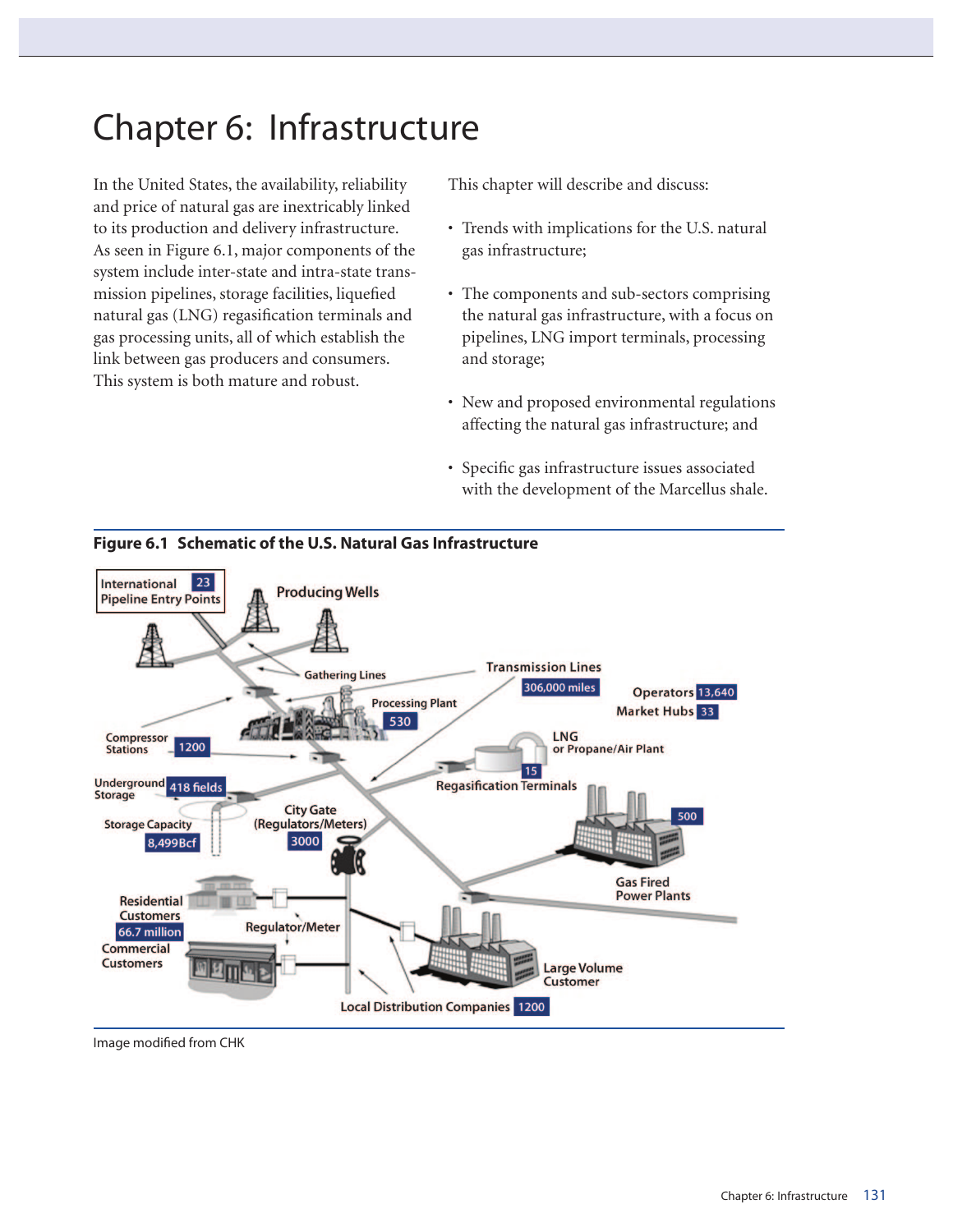## **TRENDS AFFECTING U.S. NATURAL GAS INFRASTRUCTURE**

Several trends are altering the landscape of U.S. gas markets with implications for infrastructure needs and requirements. These include: changing production profiles; shifts in demand/ consumption patterns; and the growth of LNG markets.

## **Changing Production Profiles**

As described in Chapter 2, production from large onshore shale basins is shifting the focus of U.S. production from the Central and Western Gulf of Mexico (GOM), where it has been for the last two decades, back to onshore regions. While GOM production declined by 42% between 2004 and 2008, onshore production in the lower 48 states (L-48) increased by  $22\%$  over the same time period.<sup>1</sup>

Areas with the most marked production increases include the relatively immature Rocky Mountains, where production increased 103% between 1998 and 2007; and parts of Eastern Texas, where production increased by 177% over the same time period. This shift is expected to be more pronounced as production increases from the Marcellus shale, concentrated in New York and Pennsylvania, with additional production potential in Ohio and West Virginia.

#### **Shifts in Demand Patterns**

There has also been a shift in U.S. gas demand patterns over the last decades, associated in part with relative population shifts to the South and West from the Northeast and Midwest, the two regions in the country where population as a percent of total U.S. population has declined.

Population growth has been especially pronounced in the Western U.S., where the population increased by 42% between 1980 and 2008. This growth, coupled with stricter air quality regulations, has led to increased demand for gas in the West, where gas consumption has outpaced population growth, increasing by 68% in the last three decades. In the Northeast, environmental concerns and a shift away from oil in power generation and home heating has led to increased gas consumption; between 1980 and 2008 the population in the Northeast U.S. increased by 19% but gas consumption increased by 50%.<sup>2</sup>

These demand increases, largely for residential, commercial and electricity uses, have been accompanied by a reduction in demand from industrial customers; this is illustrated by the relative decline in gas consumption in the Southwest U.S., largely Texas, the only region of the country where gas consumption in absolute terms and as a percentage of the U.S. total actually dropped. This 15% decline in consumption over the last three decades can be attributed in part to high natural gas prices over the last several years which drove refineries, and ammonia and other chemical plants offshore.3

#### **The U.S. and LNG Markets**

Growing gas demand and significant differences in gas prices between global regions has increased the desirability of a global gas market. As seen in Chapter 3, gas prices are significantly lower under an Emissions Prediction and Policy Analysis (EPPA) scenario where there is a relatively unconstrained global market in natural gas compared to the current regionalized market. While the U.S. represents around 24% of global gas consumption, its engagement in the development of a global LNG market is tempered by dramatic increases in the U.S. producible gas resource base, largely enabled by the affordable production of new unconventional gas resources.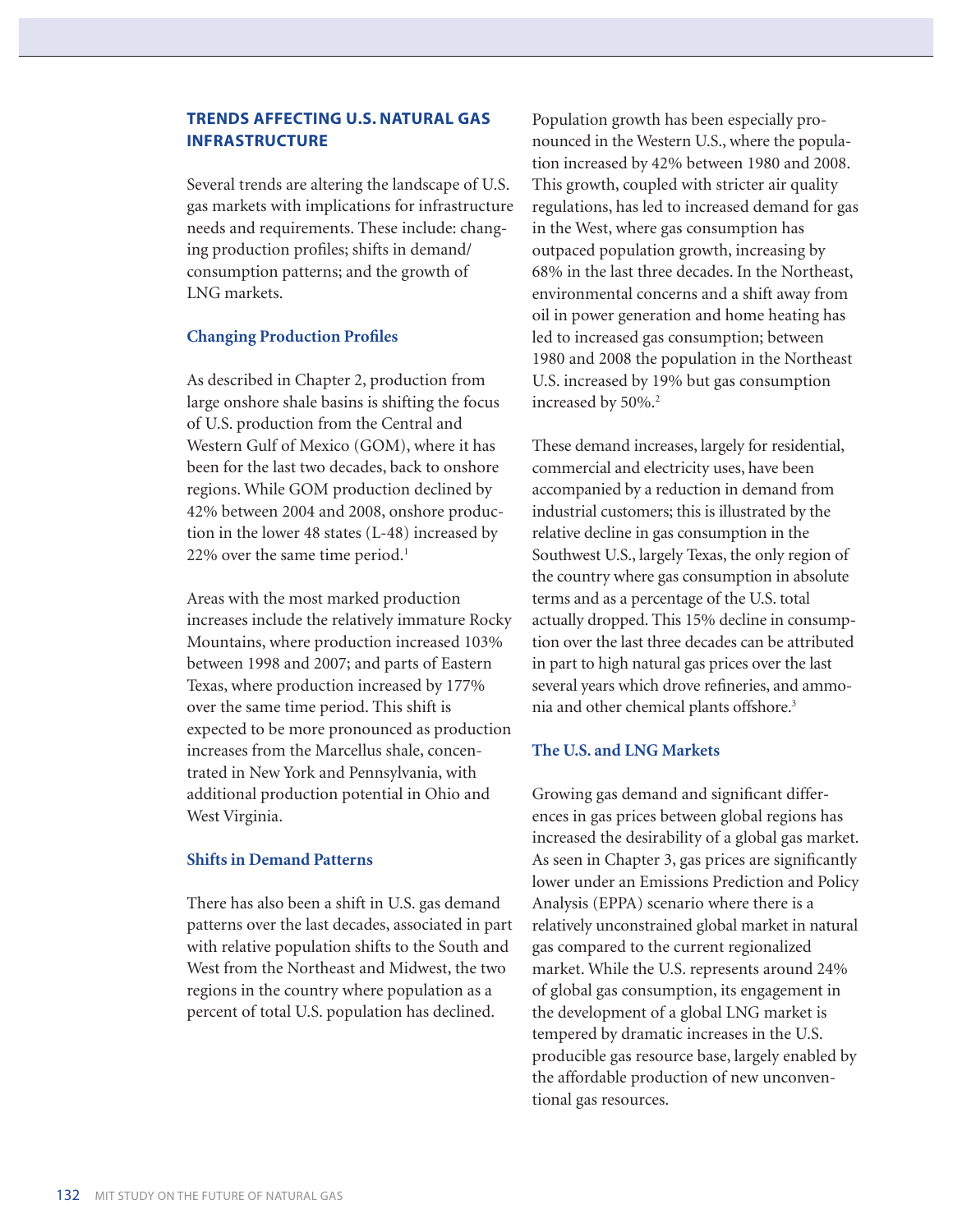Currently, the U.S. permits proprietary access to LNG suppliers for new regasification terminals; this would allow the developer of a regasification facility to give preference to the import of its own LNG or the LNG of its affiliates at that point of entry.<sup>4</sup> This policy decision was made to incentivize construction of substantial import infrastructure in the U.S. creating opportunites for increased global LNG trade.

# **GHG EMISSIONS FROM THE NATURAL GAS INFRASTRUCTURE**

Natural gas is the cleanest burning fossil fuel, enhancing its desirability as a fuel option in a carbon-constrained environment. As a fossil fuel, however, natural gas also emits greenhouse gases (GHG), including  $\mathrm{CO}_2$  emissions from gas combustion and  $\mathrm{CO}_2$  and methane emissions from the gas system, including production, processing, transmission and distribution.

According to EPA inventories released in 2010, in 2008 GHG emissions from natural gas systems were 126 teragrams (one teragram is equivalent to one million metric tons) of CO<sub>2</sub> equivalents (CO<sub>2</sub>e), less than 2% of total CO<sub>2</sub> equivalent emissions from energy sources and

activities. Of this total, 96 teragrams of  $\rm CO_{2}e$ were  $\mathrm{CH}_4$  emissions; the remainder are from non-combustion  $CO<sub>2</sub>$ . The draft EPA inventory, released in late February 2011, doubled the EPA's estimates of methane emissions from gas systems for 2008. A breakout of EPA's estimated emissions from gas systems is seen in Figure 6.2 (from EPA's revised draft inventory estimates also discussed in Appendix 1A).

Methane leaks from gas systems, particularly at the levels indicated by the new EPA estimates, could prompt efforts to capture those emissions for both environmental and business reasons. Reducing emissions from well completions can, for example, create value for producers and can have a very short payback period (3 to 8 months).5 While many larger producers and pipelines have already deployed relatively inexpensive methane detection and capture technologies and are able to realize profits from use of these technologies, smaller producers may need new, more affordable technologies to detect and capture methane emissions.

The EPA has also issued a final rule on mandatory reporting of GHG emissions from natural gas systems, after the Supreme Court determined the EPA could regulate GHGs as air



# **Figure 6.2 Estimated CO2 e Emissions from Natural Gas Systems**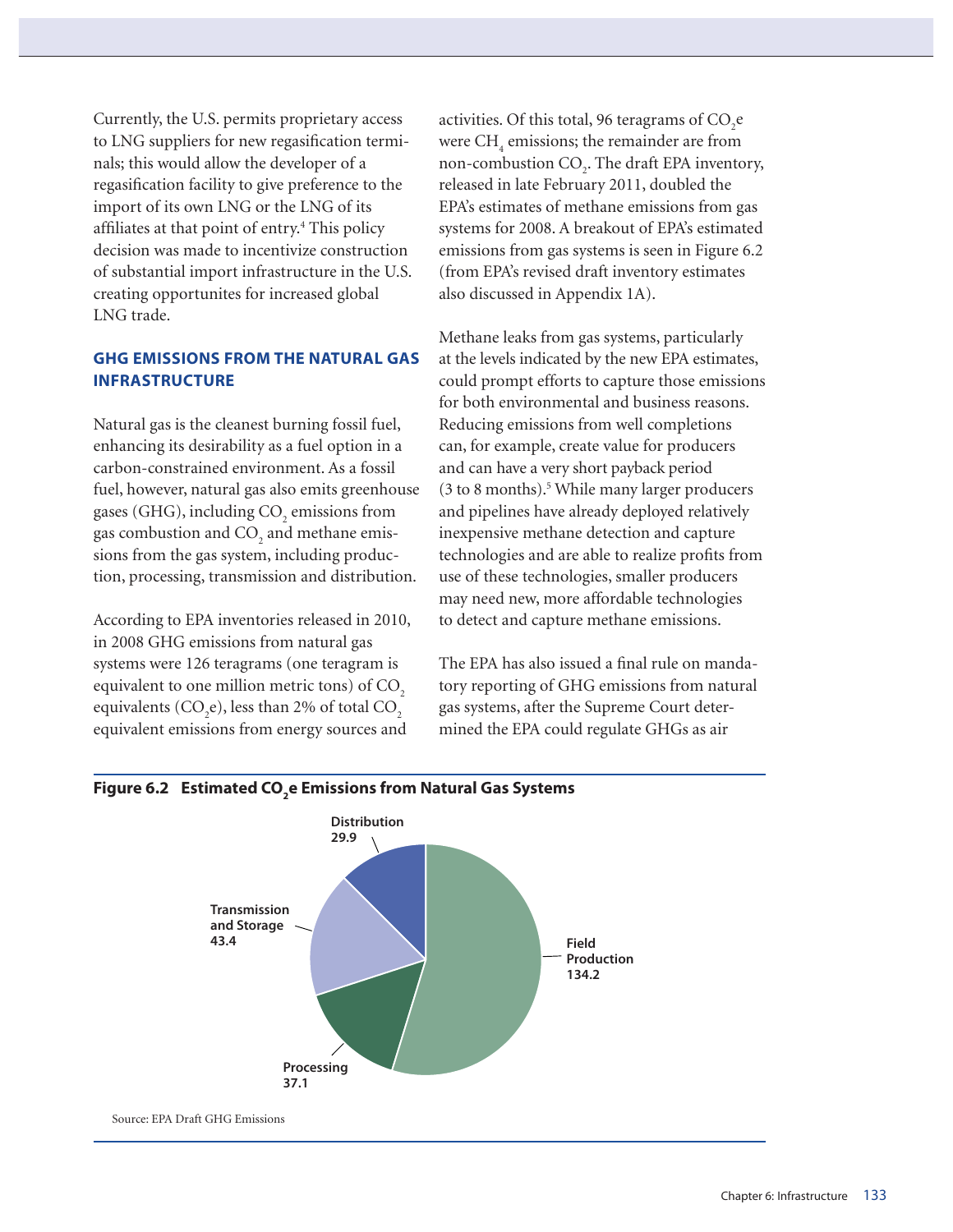pollutants and the EPA issued an endangerment rule in 2010, indicating that GHGs posed a threat to public health and welfare. This rule would require reporting from well pad equipment both onshore and offshore, gas processing, pipelines, city gates, LNG import and export facilities, underground storage and compressor stations. The rule covers annual reporting of  $\mathrm{CO}_2$ , methane, and nitrous oxide emissions from facilities emitting 25,000 metric tons of CO<sub>2</sub>e per year or more. The EPA estimates the cost to the industry of implementing the rule to be \$61 million for natural gas and oil systems (the EPA does not separate gas from oil) and \$20 million a year in subsequent years in 2006 dollars.

The EPA has deferred direct emitter identification until confidentiality issues can be resolved. All other elements of the rule are now in effect.<sup>6</sup> The EPA estimates that this will affect around 2,800 facilities. The EPA is careful to point out that the 25,000 metric ton limit will exclude small businesses from the requirements of the rule. It is unclear how many small producers would be exempt by the emissions limit. Although the EPA recently postponed deadlines for mandatory emissions reporting, the ultimate

regulation of GHGs by the EPA implied in the promulgation of this rule could have major impacts on gas system operations, particularly on production, transmission and storage, if the estimates in Figure 6.2 are reasonably accurate. EPA recently extended the deadline for application of best available monitoring methods for gas systems.

# **COMPONENTS OF THE NATURAL GAS INFRASTRUCTURE**

To move gas from production to demand centers over the next 20 years, it is estimated by the Interstate Natural Gas Association of American (INGAA) that the U.S. and Canada will need approximately 28,900 to 61,900 miles of additional transmission and distribution natural gas pipelines depending on assumptions for gas demand — its base case identifies almost 38,000 miles of pipelines with the regional distribution depicted in Figure 6.3.7 INGAA also projects a need for 371 to 598 billion cubic feet (Bcf) of additional storage capacity, a 15% to 20% increase over current levels and consistent with the rate of additions between 2005 and 2008.<sup>8</sup>



## **Figure 6.3 U.S./Canada Pipeline Capacity Additions, 2009–2030 (in 1,000 of miles)**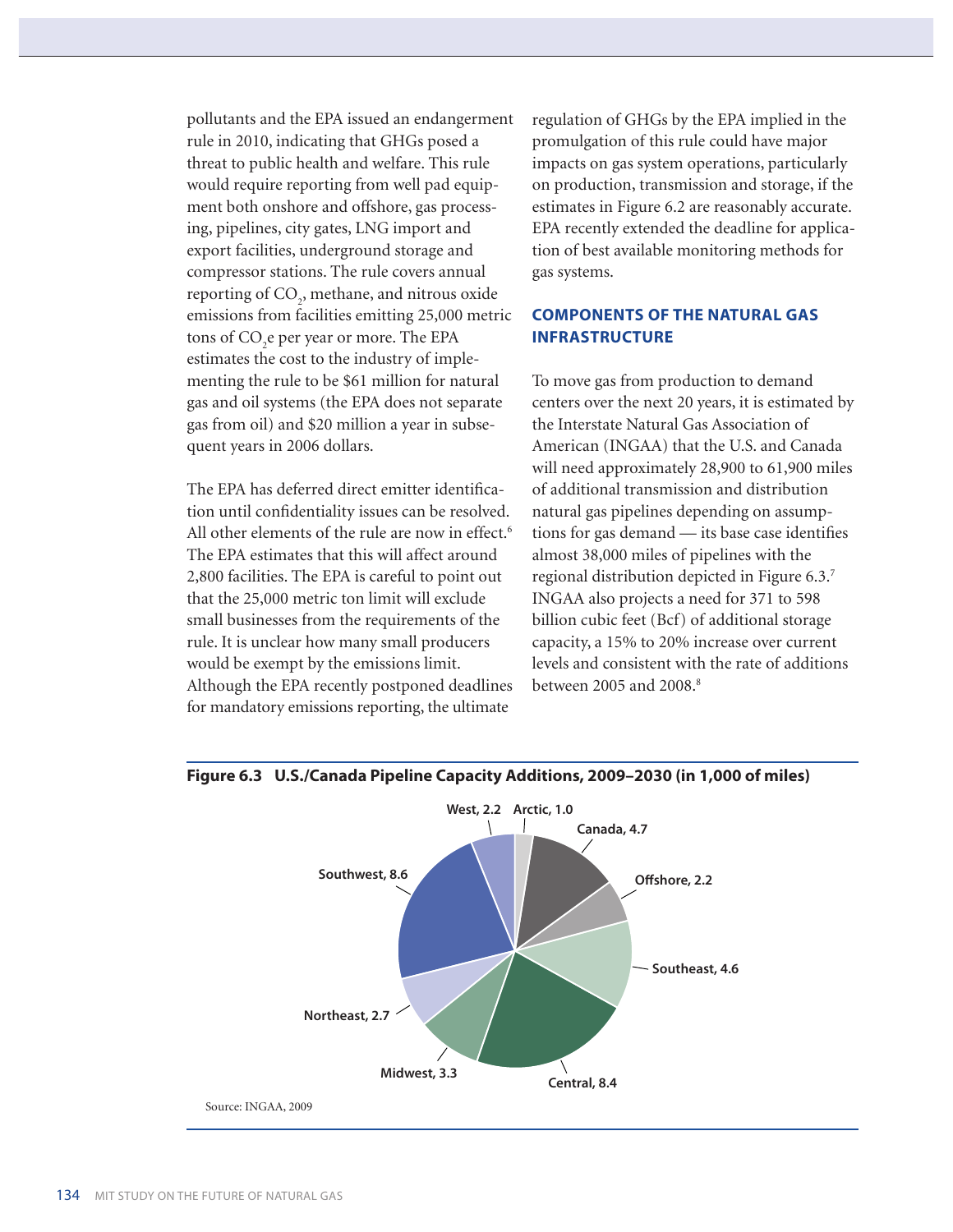| <b>Region</b>    | <b>Transmission</b> | <b>Storage</b>           | <b>Gathering</b> | <b>Processing</b>        | <b>LNG</b>               | <b>Total</b> | $\%$ |
|------------------|---------------------|--------------------------|------------------|--------------------------|--------------------------|--------------|------|
| Canada           | 33.0                | 0.4                      | 1.2              | 1.0                      | -                        | 35.5         | 17   |
| Arctic           | 24                  | $\overline{\phantom{a}}$ | 1.0              | 3.5                      | -                        | 25.5         | 14   |
| Southwest        | 27.6                | 1.3                      | 4.2              | 7.5                      | 0.4                      | 41.1         | 20   |
| Central          | 24.8                | 0.2                      | 0.7              | 4.8                      | $\overline{\phantom{a}}$ | 30.5         | 15   |
| Southeast        | 15.4                | 1.4                      | 0.4              | 2.3                      | 1.3                      | 20.8         | 10   |
| <b>Northeast</b> | 10.1                | 1.0                      | 2.3              | 1.6                      | -                        | 15.1         | 7    |
| Midwest          | 12.9                | 0.4                      | 0.2              | $\overline{\phantom{a}}$ | -                        | 13.4         | 6    |
| Western          | 8.7                 | 0.5                      | 0.1              | 1.0                      | -                        | 10.4         | 5    |
| Offshore         | 6.3                 | -                        | 7.8              | ۰                        | -                        | 14.1         | 7    |
| Total            | 162.8               | 5.2                      | 18.0             | 21.7                     | 1.8                      | 209.5        | 100  |
| Percentage       | 78                  | $\overline{2}$           | 9                | 10                       | 1.0                      | 100          |      |

**Table 6.1 Total Expected Gas Pipeline, Midstream and LNG Expenditures, 2009–2030 (billions \$)**

Source: INGAA, 2009

There will also be additional requirements for gas processing, especially in light of the changes in production patterns in the U.S. Investment requirements by sector for gas infrastructure between now and 2030 are summarized in Table 6.1.<sup>9</sup> Note that these figures assume success in bringing arctic gas to the L-48 from Alaska and the Mackenzie delta; the Alaska gas pipeline has remained illusory for the last two decades and its realization remains uncertain.

There are several federal and state agencies involved in siting gas pipelines and other gas infrastructure. The Federal Energy Regulatory Commission (FERC) regulates interstate pipeline construction while states regulate intra-state pipeline construction. Other federal agencies play significant roles in construction permitting, including the EPA, the Fish and Wildlife Service, and the Office of Pipeline Safety (OPS) at the Department of Transportation (DOT); the OPS regulates the safety of pipeline operations over the infrastructure's lifespan, starting with up-front safety certifications for permitting by FERC. The EPA ensures that a pipeline development project meets federal environmental guidelines. The Coast Guard and Maritime Administration (MARAD) at the Department of Homeland Security have responsibility for offshore LNG facilities. In addition to these federal agencies, there is a range of state entities involved in the permitting process.

The long lead times required to site and build gas infrastructure, driven in part by these complex regulatory decision-making structures for gas infrastructure siting, not only add to the cost, but mean that many of the additions and expansions we are seeing today were originally contemplated as much as a decade ago. This highlights the ongoing tension between the needs of policy makers and regulators for more accurate data and information on supply and demand trends and patterns, the associated infrastructure needs, and the status of technology development; and the inherent uncertainties and risks that accompany investment in natural gas infrastructure across the supply chain.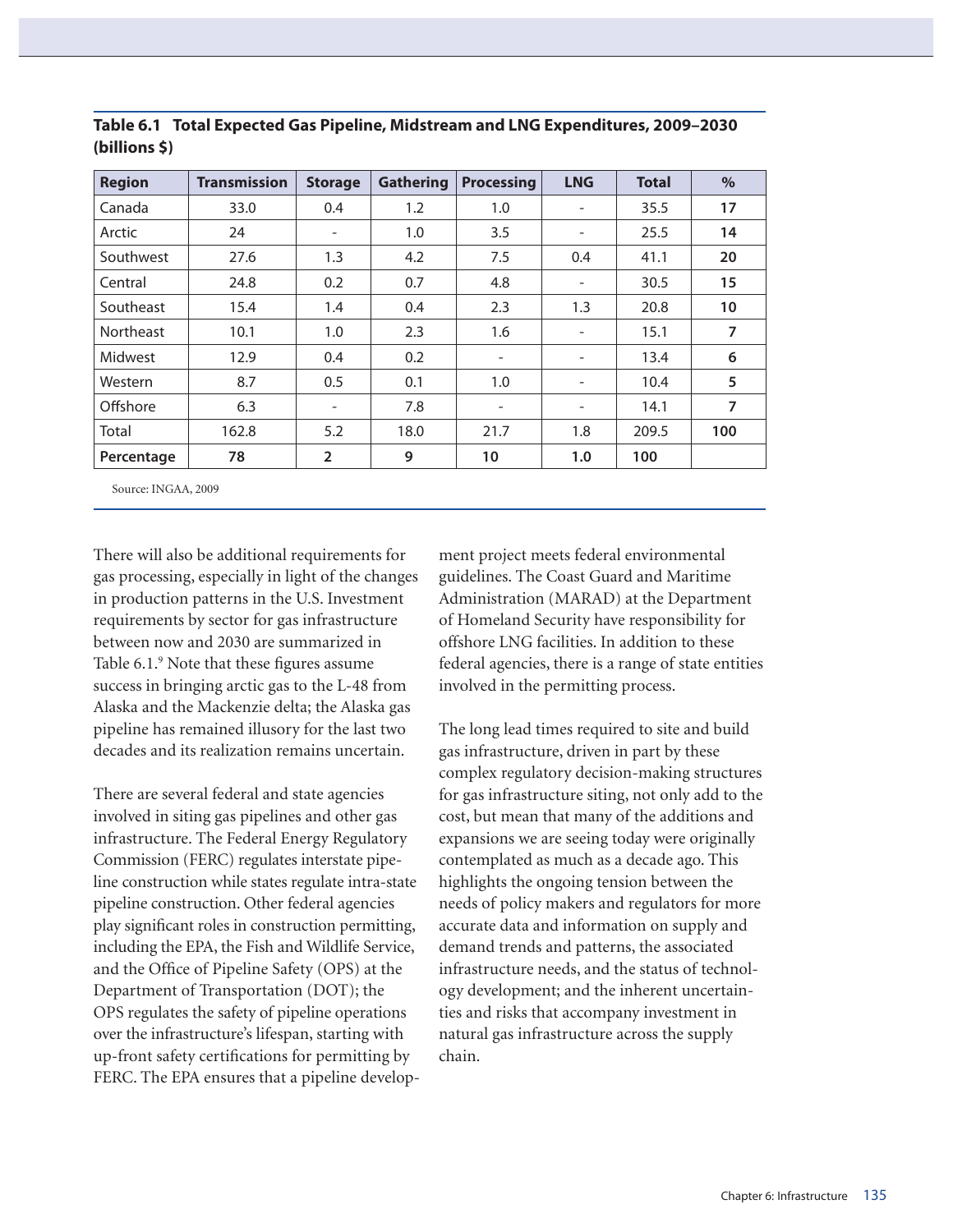#### **The U.S. Natural Gas Pipeline Network**

The U.S. natural gas pipeline network includes:

- Gathering pipelines at, or adjacent to, production sites;
- Inter-state and intra-state transmission pipelines which move processed gas over long distances from production sites to major centers of demand; and
- Smaller diameter distribution pipelines, which carry natural gas on to end users.

*Major changes in U.S. gas markets have prompted significant additions to the U.S. pipeline network over the last several years. Between 2005 and 2008, pipeline capacity additions totaled over 80 Bcfd, exceeding those from the previous four-year period by almost 100%.*

> In this discussion, we focus largely on transmission pipelines additions, although safety, which is briefly discussed, is also an important issue for distribution pipelines and to some degree, for gathering pipelines as well.

> **Pipeline Additions.** Major changes in U.S. gas markets have prompted significant additions to the country's pipeline network over the last several years. Between 2005 and 2008, for example, pipeline capacity additions totaled over 80 billion cubic feet per day (Bcfd), exceeding those from the previous four-year period by almost 100%. Additions of 44.5 Bcfd in 2008 alone exceeded total additions in the five-year period between 1998 and 2002. The rate of additions in 2009, while slower than in the previous several years, was still brisk with 3,000 miles of pipelines added. Figure 6.410 highlights major inter-state pipeline additions over the 11-year period from 1998 to 2008.

The largest single addition to the pipeline system between 2005 and 2008 was the Rocky Mountain Express pipeline (REX) with a capacity of 1.8 Bcfd. This pipeline has effectively linked Western producer markets to Eastern consumer markets. Other notable additions include Gulf Crossing (1.4 Bcfd) and Midcontinent Express (1.2 Bcfd), both taking gas from the shale regions in Texas and Oklahoma to Alabama and Mississippi; and two expansions to move gas into the Southeast U.S., the 1.6 Bcfd Gulf South Southeast Expansion; and the 1 Bcfd Southeast Supply header.<sup>11</sup>

The largest regional capacity increase in this time frame was from the Southwest region to the Southeast, where almost 6.7 Bcfd of pipeline capacity was added, in part to move shale supplies to markets. Capacity to move supply from the Midwest to the Northeast increased by 1.5 Bcfd, a 30% jump, followed by exports from the Central to Western U.S., at 1.4 Bcfd.

West-to-East expansions are contributing to major changes in the general direction of pipeline flows in the U.S., which have historically moved from south to north. 2030 forecasts suggest the need for an additional 20% of interregional transport capacity.12 While forecasts and historical pipeline expansions offer a portrait of a robust and adequate response to growth in gas demand, the potential for large increases in gas-fired power generation, either for fuel substitution from gas to coal or as firming power for intermittent renewable generation, could increase the need for gas pipeline infrastructure.

Figure 6.4 depicts total pipeline capacity and directional flows; the circled areas highlight additions between 1998 and 2008, with volumes added and directions indicated by the key in the lower right-hand corner.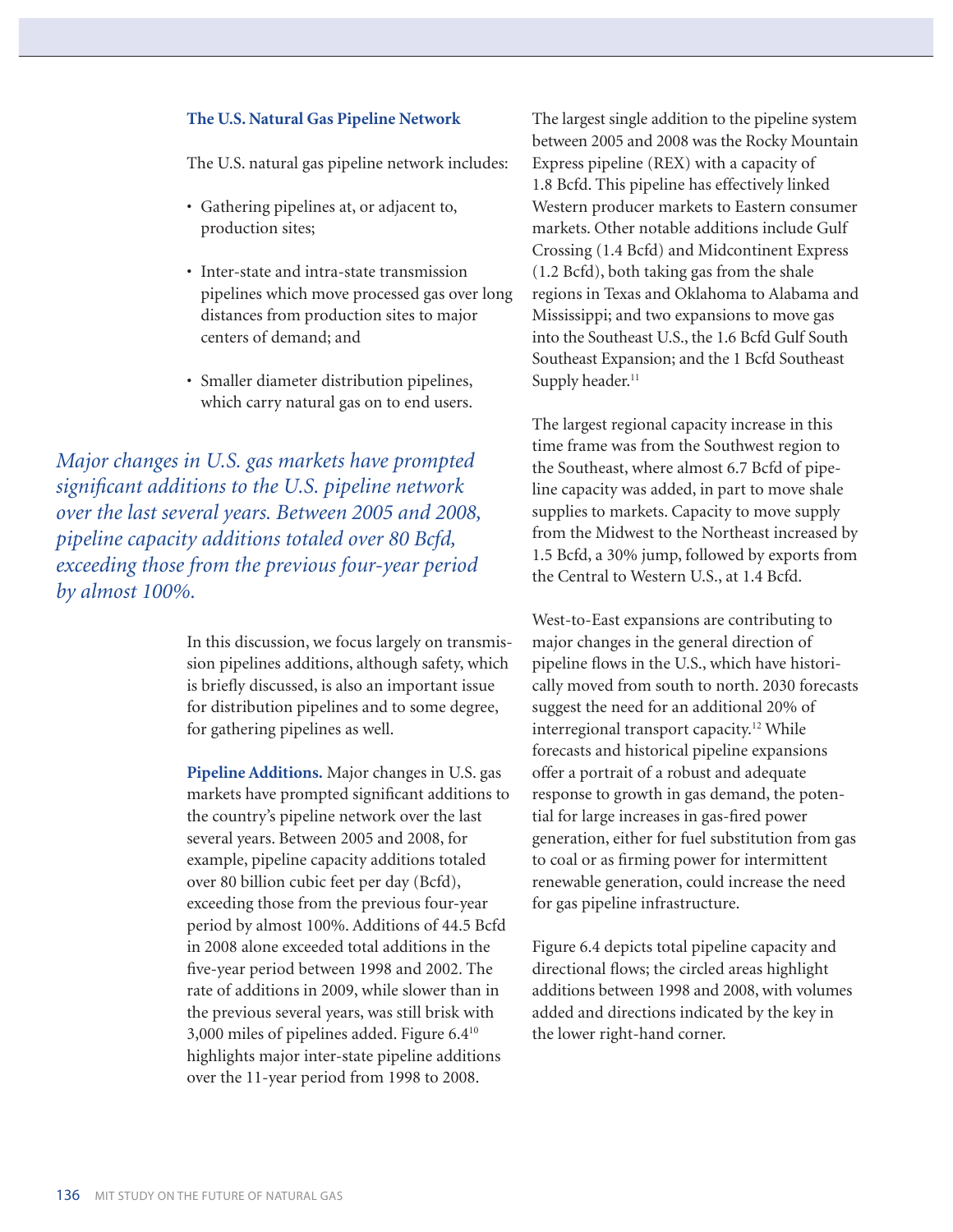

#### **Figure 6.4 Major Additions to Natural Gas Transportation Capacity 1998–2008**

Source: Presentation of James Tobin, EIA, Major Changes in Natural Gas Transportation Capacity, 1998–2008, November, 2011.

# *West-to-East expansions are contributing to major changes in the general direction of pipeline flows in the U.S.*

In Chapter 4 we discuss the need for increased gas peaking units to firm intermittent renewable generation even though their capacity factors would most likely be very low. Similarly, recent analysis by the INGAA Foundation suggests that in the event of large-scale penetration of intermittent renewable generation, gas pipelines may need to dedicate firm capacity to provide service to backup generators even though this capacity would be used infrequently and the per-unit cost of the infrastructure is likely to be very high.<sup>13</sup> The INGAA study also forecasts an incremental delivery capacity requirement of around 5 Bcfd of gas for new firming generation though utilization would be only around 15%, with implied transportation costs that could be around six times more than full-rate utilization costs.14

**Pipeline Safety.** Recent gas pipeline explosions in California and Pennsylvania, which caused loss of life and property, underscore pipeline safety as an ongoing issue. There is a range of reasons for pipeline accidents, from pipeline/ construction defects to third-party accidents to corrosion. Figure 6.5 shows the number of incidents by type of pipeline over the last 20 years. According to statistics compiled by the DOT, corrosion is the most common cause of leakage for transmission pipelines, and third-party excavation incidents are the most common cause of leakage for distribution pipelines.15 Leakage is responsible for most serious incidents.

The DOT's Pipeline and Hazardous Materials Safety Administration (PHMSA) has the primary federal responsibility for ensuring gas pipeline safety. In 2003, the PHMSA implemented a rule that required an integrity management program (IMP) for transmission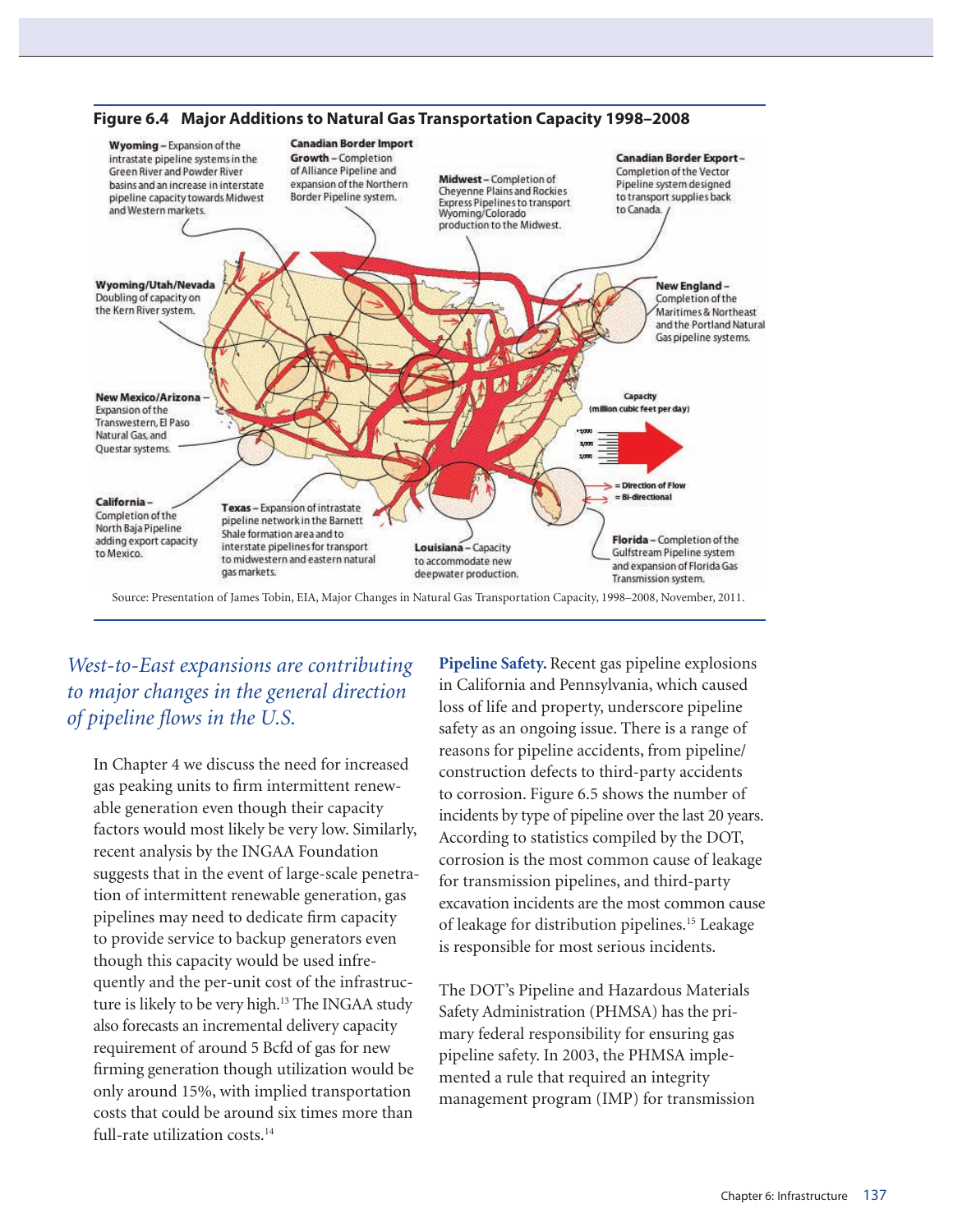

**Figure 6.5 Serious Gas Pipeline Incidents by Pipeline Type, 1991–2010**

*Existing pipeline safety research programs within the federal government and within industry are small and the task of ensuring the integrity of the 306,000 miles of transmission pipelines and 1.2 million miles of distribution pipelines is enormous and essential.* 

> pipelines. This rule required operators to test transmission pipeline integrity in highly populated areas by 2012. Between 2003 and 2009, after the implementation of the rule, there were six total fatalities; tragically, there were 10 fatalities in 2010 from the explosion and fire in San Bruno, California.

As noted, distribution pipelines are responsible for the largest number of serious gas pipeline safety incidents. Distribution pipelines also pose more difficult problems for integrity management compared to transmission pipelines as they are much smaller in diameter, are shorter, include a significant amount of plastic pipe, and have major branching of pipes to serve end use customers. A PHMSA rule for distribution pipelines, which went into effect in February 2010, requires IMPs to be implemented by August 2011. While plans are required, they

will reflect the different challenges of distribution pipeline safety compared to transmission pipelines; they will likely be less prescriptive and will also cover the operator's entire area, compared to the requirements for transmission pipelines to cover only "high consequence areas."

The DOT has noted the lack of incentives for distribution pipeline operators to assess the safety of distribution pipelines, writing that "…there are no robust market signals or incentives to prompt operators to thoroughly assess the condition of the pipelines or to implement integrity management programs."16 Also, according to the U.S. Department of Energy's (DOE) Office of Fossil Energy almost one-quarter of U.S. gas pipelines are more than 50 years old.17 In addition, demand for natural gas is expected to increase over the next couple of decades.

Finally, existing pipeline safety research prodiameter, Finally, electric Processes, Figure 2016, Processes Processes Processes Processes Processes Processes Processes Processes Processes Processes Processes Processes Processes Processes Processes Processes Processes  $\frac{d}{d}$  and the task of ensuring the integrity of the 306,000 miles of transmission pipelines and 1.2 million miles of distribution pipelines is both large and essential. The PHMSA identifies \$33.25 million in federal funding for pipeline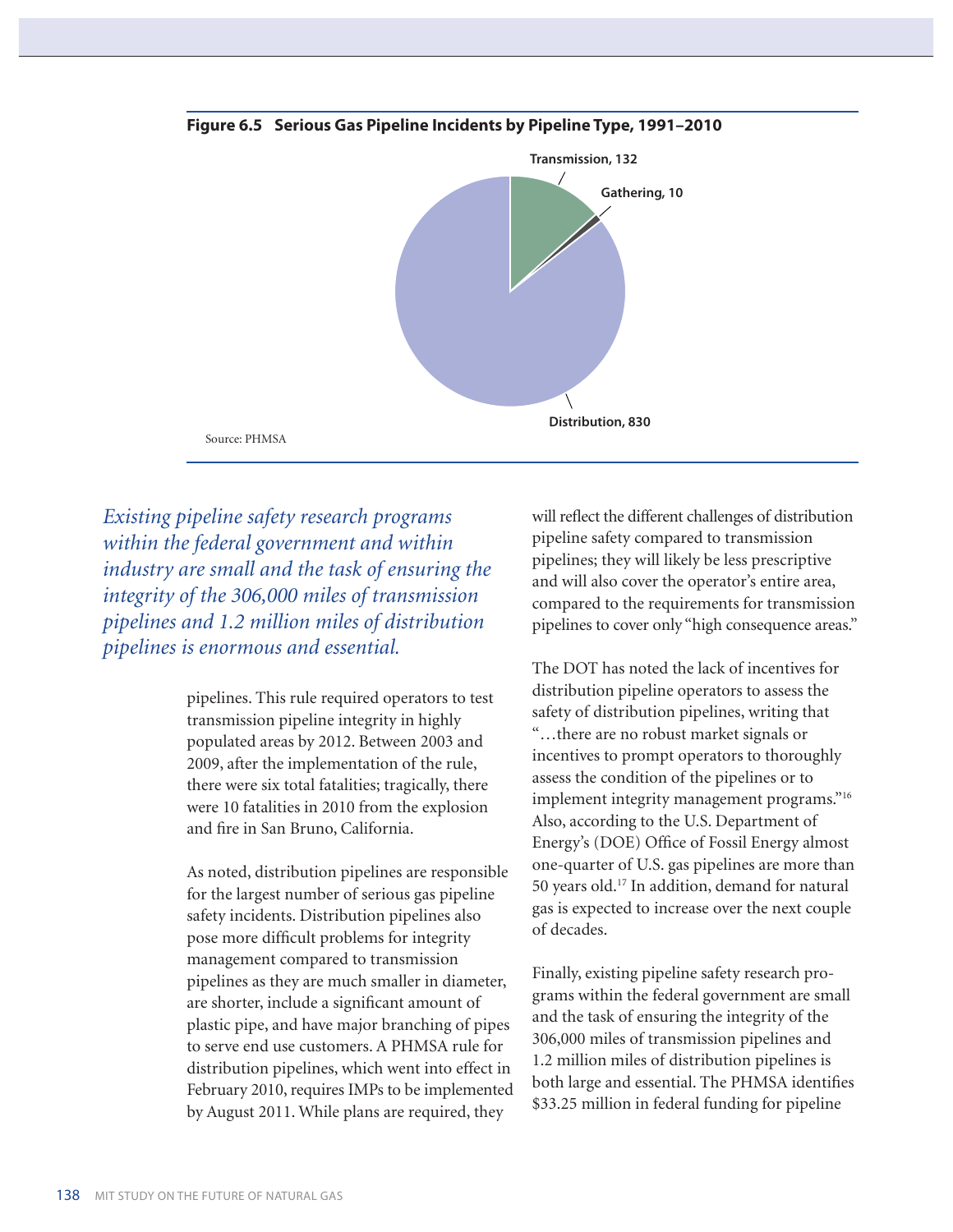| <b>Category</b>                                | <b>PHMSA</b> | <b>Industry</b> | <b>Total</b> |  |
|------------------------------------------------|--------------|-----------------|--------------|--|
| <b>Damage Prevention</b>                       | \$2.79       | \$2.33          | \$5.12       |  |
| Pipeline Assessment and Leak<br>Detection      | \$25.08      | \$32.77         | \$57.86      |  |
| Defect Characterization and<br>Mitigation      | \$0.80       | \$1.20          | \$2.00       |  |
| Improved Design, Construction<br>and Materials | \$4.58       | \$5.40          | \$9.98       |  |
| <b>Grand Totals:</b>                           | \$33.25      | \$39.37         | \$72.62      |  |

**Table 6.2 PHMSA Technology Research 2002–present (in millions of \$)**

Source: PHMSA Web site

safety technology development since 2002, around \$4 million per year (Table 6.2). The PMHSA also identifies \$16.94 million in "strengthening standards" research and \$29.98 million in "knowledge document" research; the last two categories could be characterized as "regulator's science."

IMPs are necessary but may not be sufficient to meet safety needs. The gas industry noted the need for additional transmission and distribution R&D in a 2007 report.<sup>18</sup> Specific focus areas could include:

- Improving the monitoring and assessment of system integrity;
- Enhancing system flexibility and throughput and reliability;
- Reducing the incidence and cost of subsurface damage;
- Improving the capability of cost-effective construction, maintenance and repair; and
- Improving data quality and timeliness for system, operation, planning and regulatory acceptance and mitigating environmental issues.19

**Pipelines and Regional Prices.** With respect to pipelines and regional prices, in general, the difference between daily prices at regional hubs compared to Henry Hub prices (the market center in Louisiana that serves as the price point for New York Mercantile Exchange (NYMEX) futures contract) is the basis differential or "basis." The basis differentials are often small, reflecting the short-run variable cost of transporting gas or of displacing shipments of gas to one market center instead of another. Occasionally, when transportation bottlenecks are long term, the basis differentials become large and reflect the different prices at which demand is being rationed in the different locations.

A differential that greatly exceeds the cost of transportation suggests system bottlenecks. According to FERC, Rockies tight gas and Marcellus shale will compete with traditional supplies from the Gulf of Mexico. FERC anticipates that this new supply will help moderate severe basis spikes on peak demand days in the winter.<sup>20</sup>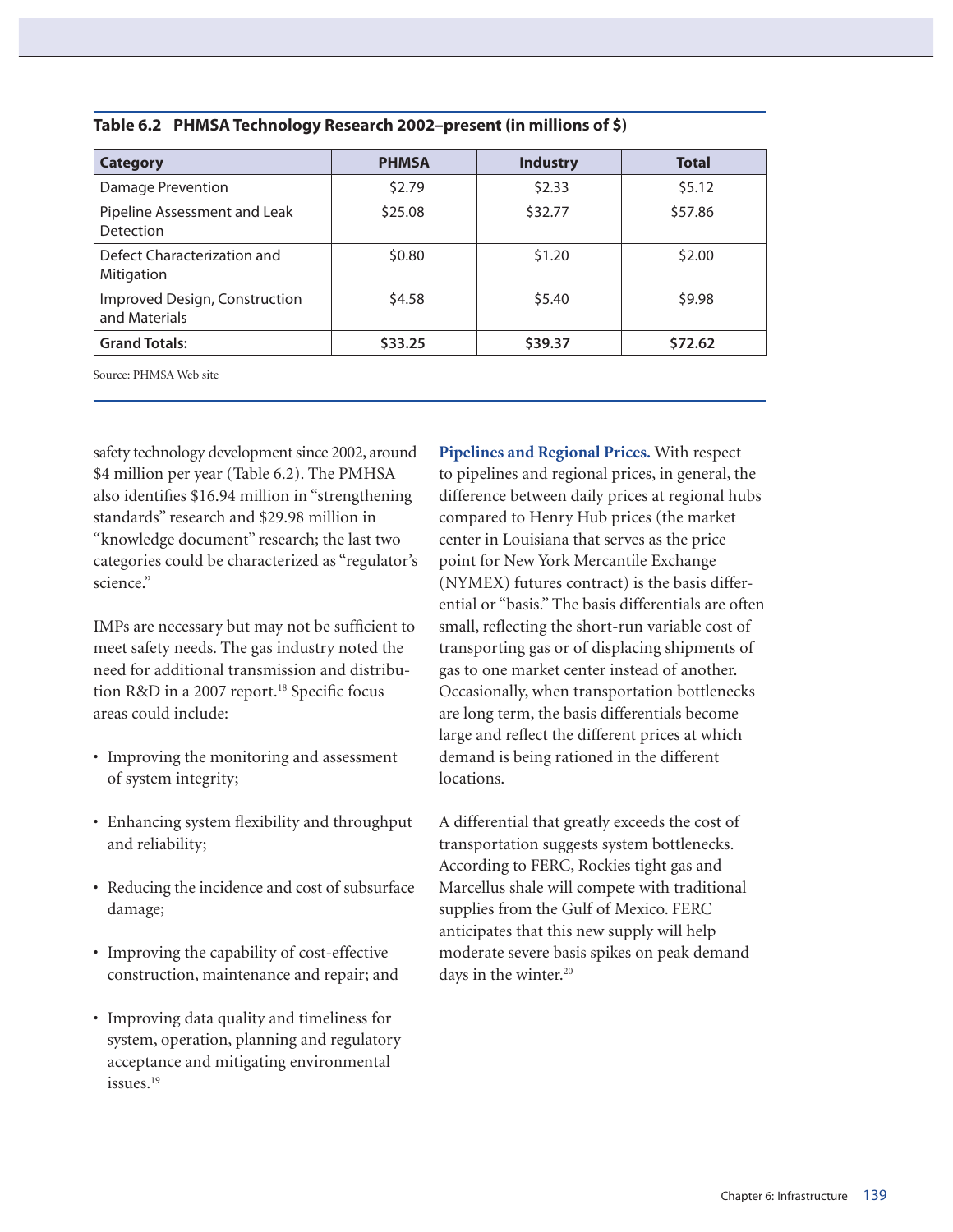The relationship of the price differential to infrastructure is observed in the basis differentials at the Cheyenne and Algonquin hubs before and after the opening of the REX pipeline, which is now moving gas supplies from the region to Eastern markets (Figure 6.6). These fairly dramatic changes demonstrate how alleviating pipeline infrastructure bottlenecks can incentivize production and lower consumer prices overall.

# *…alleviating pipeline infrastructure bottlenecks can incentivize production and lower consumer prices overall.*

Before the construction of the REX pipeline, natural gas transportation out of the Rockies region was very constrained, leading to lower gas prices than those at most of the other natural gas market centers. As of November

2009, REX had the capacity to move 1.8 Bcfd of natural gas from the Rockies to Ohio, then to the Northeast. As noted, REX was the largest addition in the U.S. pipeline system between 2005 and 2008 and has effectively joined Western producer markets with eastern consumer markets, a long-time goal of Rocky Mountain producers. This pipeline has had a major impact on gas flows in the Midwest and has reduced the basis differential at both the Algonquin and Cheyenne hubs.

## **Natural Gas Processing**

Each year in the U.S. some 530 natural gas processing plants process around 16 trillion cubic feet (Tcf) of raw natural gas. These facilities have an average capacity factor of around 68%. Natural gas often requires processing because gas in its raw form can contain impurities which may include sulfur,  $\mathrm{CO}_2$ , water



# **Figure 6.6 Impacts of 2008 Pipeline Capacity Expansion on Regional Prices and Average Basis**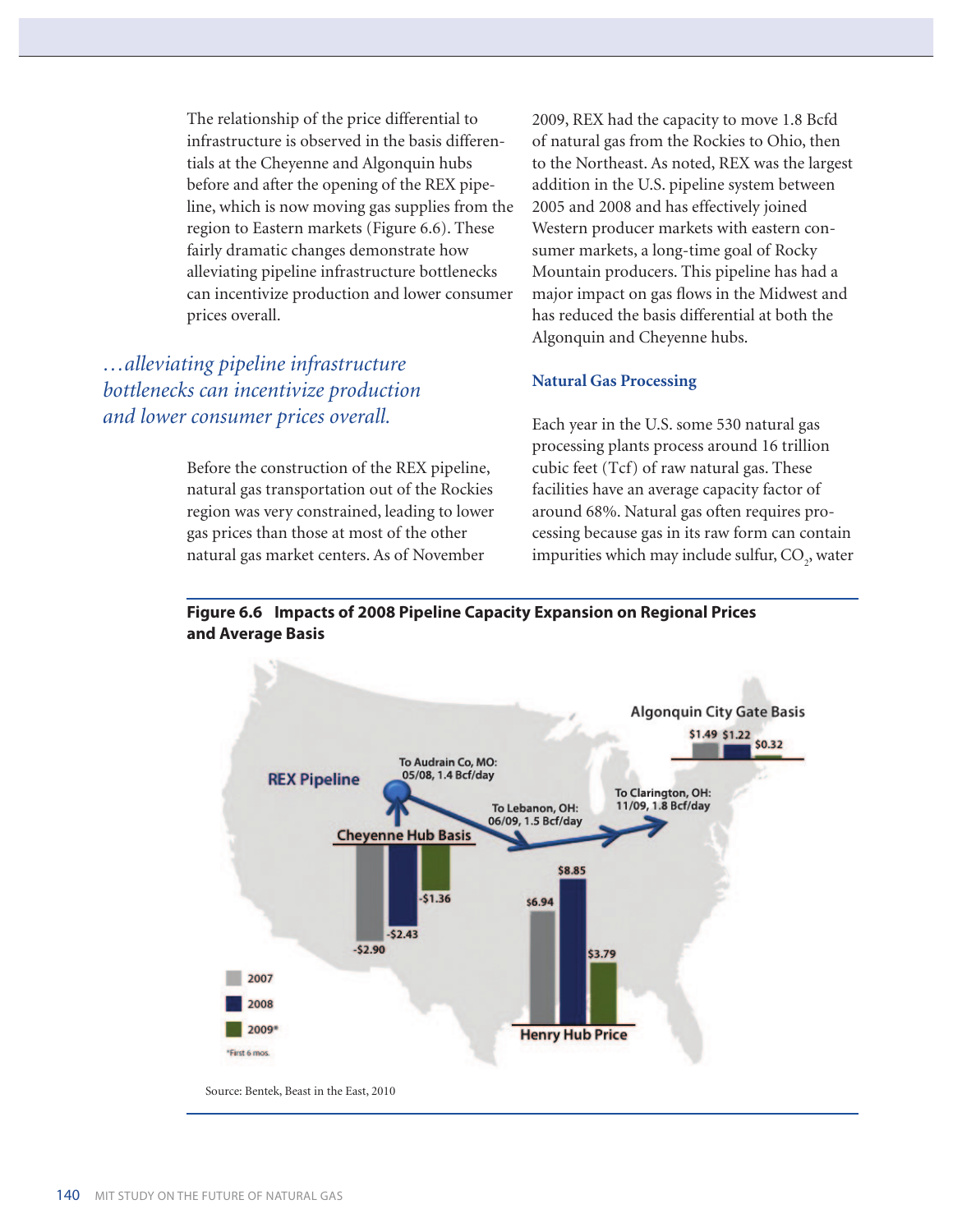and other contaminants that need to be removed before transport through pipelines to demand centers. Removing impurities such as sulfur,  $\mathrm{CO}_2$  and water to produce pipeline-quality gas is the primary role of such processing facilities.<sup>21</sup> Understandably, gas processing units are largely located in gas-producing regions of the country. Currently, around 82% of gas-processing capacity is in six states: Louisiana, Texas, Wyoming, Kansas, New Mexico and Oklahoma.

As noted, gas production is increasing dramatically and production patterns in the U.S. are changing. The need for gas processing additions is likely to be more pronounced in regions where gas production is relatively immature, such as in the Uinta Basin of Eastern Utah and the Piceance Basin of Western Colorado. Gas processing is very limited in the Marcellus Shale Basin where, for example, Western Pennsylvania and Northern West Virginia combined have 530 million cubic feet (Mmcf) of processing capacity, with 435 Mmcf of planned processing additions and a new 37,000 bpd fractionation plant.<sup>22</sup>

Gas processing units also produce natural gas liquids (NGLs) from heavier hydrocarbons contained in unprocessed "wet" gas. If there are sufficient quantities of NGLs, the market conditions are right, and the processing facility has the capacity to both treat and separate NGLs from gas streams, consumer products can be produced, including ethane, propane, butane and pentanes. These products can add value for gas producers, especially important in a low gas price environment. In 2009, the U.S. gas industry produced 714 million barrels of NGLs, a 16% increase over the 2005 levels of production.

#### **Natural Gas Storage**

Natural gas is stored in underground storage facilities to help meet seasonal demand fluctuations, accommodate supply disruptions and provide operational flexibility for the gas

system, including power plants. Gas storage is also used to hedge price variations.

There are around 400 storage facilities in the L-48 owned by 80 corporate entities and managed by 120 operators. Depleted reservoirs account for most storage facilities (82%), followed by aquifers (9%), with salt caverns making up the remainder. Working gas storage capacity nationwide in 2009 was around 4.2 Tcf, which represents about 20% of annual gas production. Over 53% of this capacity is found in just five states: Michigan, Illinois, Louisiana, Pennsylvania and Texas.<sup>23</sup>

There has been a great deal of interest in the relationship between storage and short-term price volatility. In 2005, the FERC chairman noted that gas storage capacity had increased only 1.4% in almost two decades, while U.S. natural gas demand had risen by 24% over the same period, and speculated that there was a link to the record levels of price volatility that were being experienced.<sup>24</sup> In 2006, FERC issued Order 678 which, among other things, sought to incentivize the building of more storage by changing its regulations on market power requirements for underground storage. Since the order was issued, total storage capacity has increased by 169 Bcf, or 2% of overall storage capacity. This compares to a 1% increase in the previous three-year period.

There is also growing interest in high-deliverability gas storage. Storage facilities are classified as either baseload or peakload facilities. Baseload storage facilities, most often in depleted reservoirs, typically support long-term seasonal requirements primarily for commercial, residential and industrial customers. These facilities are large and are designed to provide steady supply over long periods of time; their injections (typically over 214 days, April to Oct) and withdrawals (151 days, Nov to Mar) are slow.25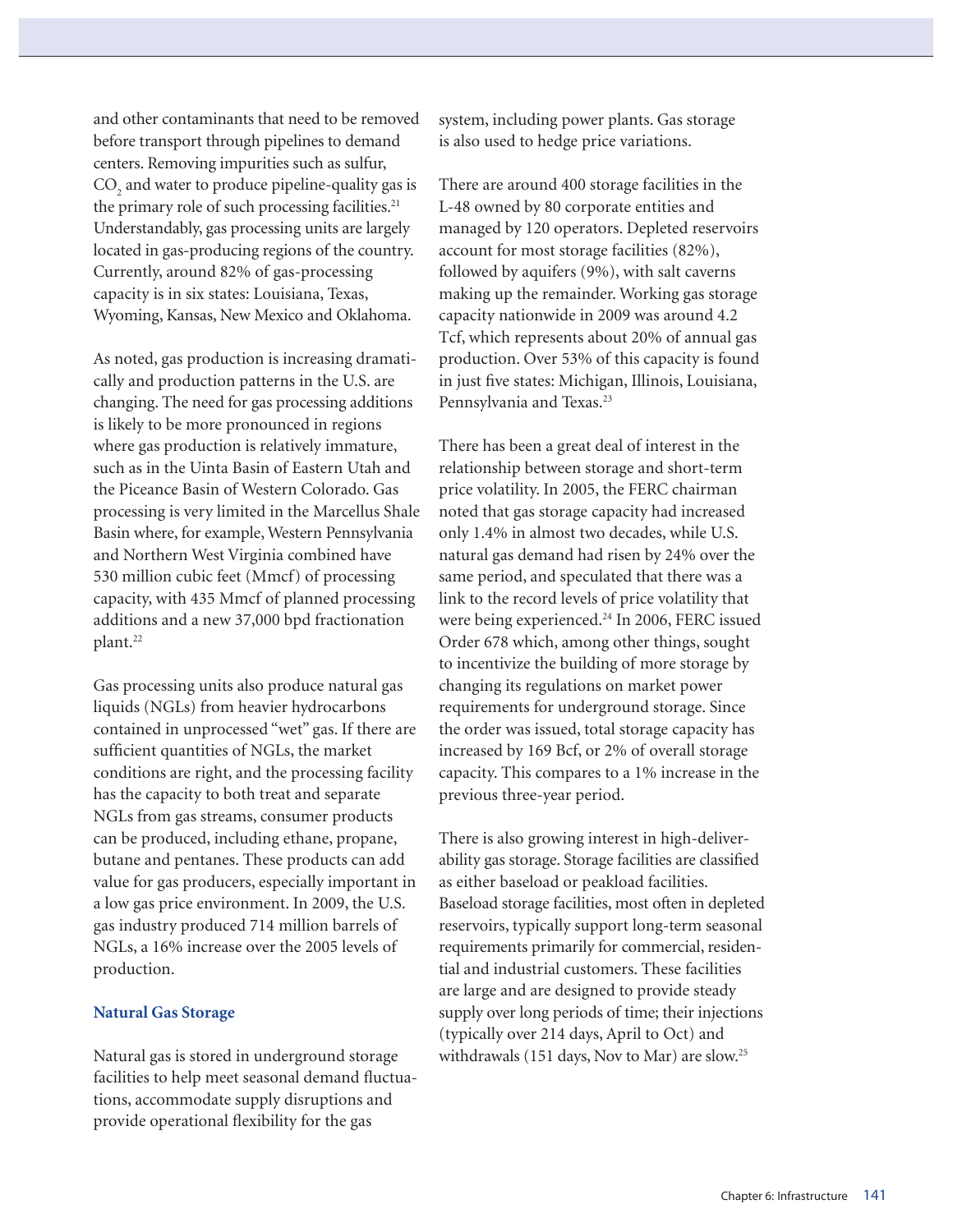*[The] growing relationship between the gas and power infrastructures is highlighted by the increased need for high-deliverability gas storage to match the growth in gas-fired power generation associated with fuel. The degree to which this interdependency stresses both the gas and power infrastructures and creates conditions where the infrastructures and related contracting, legal and regulatory structures may be inadequate is not fully understood.*

> The operational characteristics of baseload storage may be inadequate as storage needed for gas-fired power generation where gas demand varies greatly, not just by season but daily and hourly. Managing this variability is especially important, for example, when, as seen under the carbon price scenario in Chapter 2, natural gas becomes a more critical component of the generation mix. Also, gas peaking units serve as backup for intermittent renewables which may have relatively low load. This type of demand also requires greater variability in storage withdrawals than is found in baseload storage units.

> High-deliverability storage provides an option for handling high-demand variability associated with an increased role or natural gas in power generation.26 High-deliverability storage, typically in salt caverns, is only about 5% of overall gas storage, although capacity increased 36% between 2005 and 2008, compared to

3% for all gas storage.27 More important than capacity, however, is the withdrawal period. Table 6.3 highlights the much shorter, multicycle capabilities of salt formation storage facilities compared to depleted reservoirs and aquifer storage.<sup>28</sup>

Salt caverns are typically located in the Gulf Coast region and are not found in many areas of increased gas demand, where geology limits both baseload and peakload storage options; this is particularly true in the Northeast, the West (areas of high gas demand for power generation) and parts of the desert Southwest.

The growing use of natural gas for power generation, including the potential near-term displacement of coal with Natural Gas Combined Cycle (NGCC) generation and increased penetration of intermittent renewables, discussed in detail in Chapter 4, underscores the growing interdependencies of the gas and electric infrastructures. This growing relationship between gas and power infrastructures is highlighted by the increased need for highdeliverability gas storage to match the growth in gas-fired power generation. The degree to which this interdependency stresses both the gas and power infrastructures and creates conditions where the infrastructures and related contracting, legal and regulatory structures may be inadequate is not fully understood.

| <b>Table 6.3 Gas Storage Facility Operations</b> |  |
|--------------------------------------------------|--|
|--------------------------------------------------|--|

| <b>Type</b>        | <b>Cushion Gas</b> | <b>Injection Period</b><br>(Days) | <b>Withdrawal Period</b><br>(Days) |  |
|--------------------|--------------------|-----------------------------------|------------------------------------|--|
| Depleted Reservoir | 50%                | $200 - 250$                       | $100 - 150$                        |  |
| Aquifer Reservoir  | 50%-80%            | $200 - 250$                       | $100 - 150$                        |  |
| Salt Cavern        | 20%-30%            | $20 - 40$                         | $10 - 20$                          |  |

Source: FERC Staff Report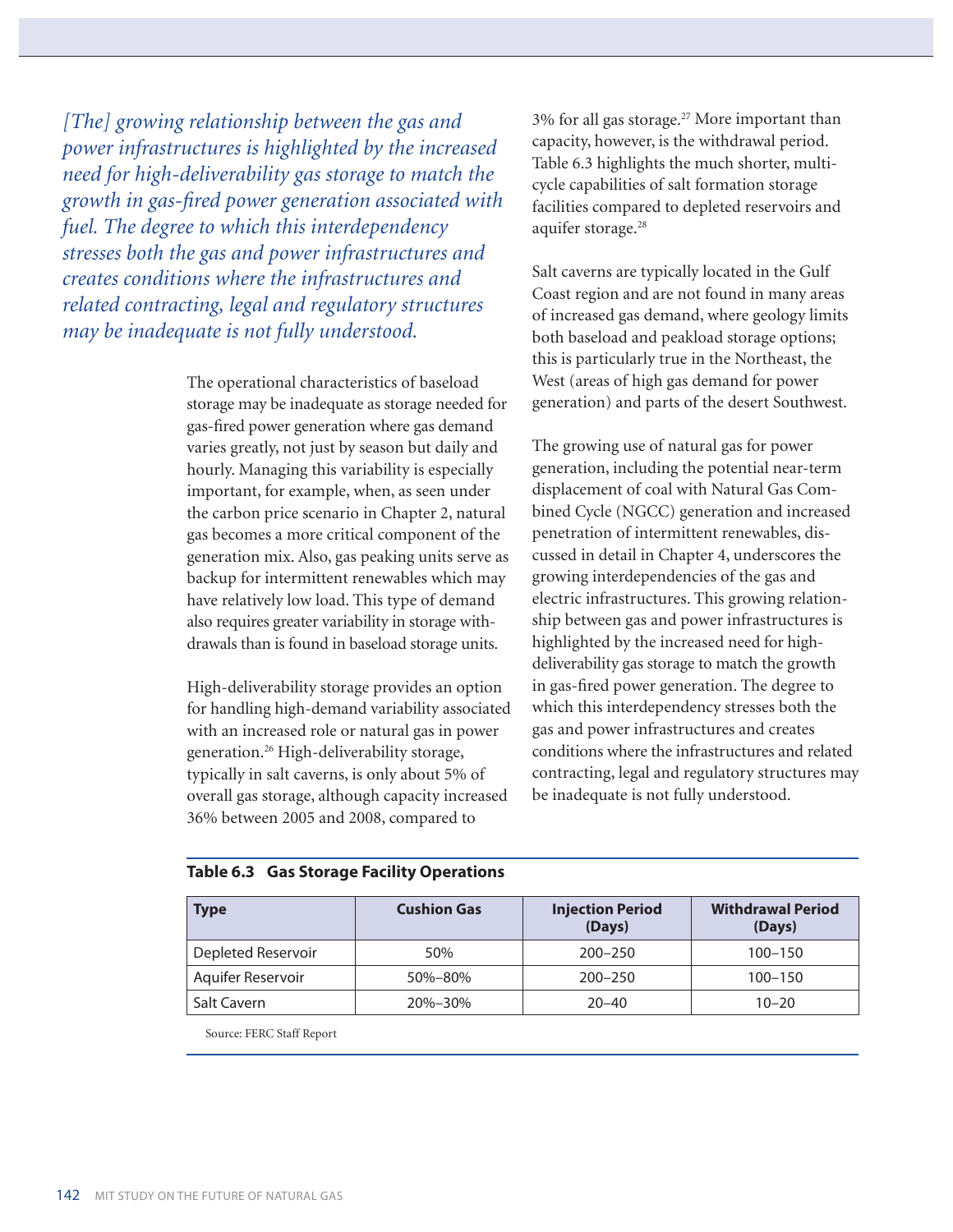#### **RECOMMENDATION**

**A detailed analysis of the growing interdependencies of the natural gas and power generation infrastructures should be conducted. This should include analysis of the system impacts of increased use of natural gas for power generation and the degree to which this stresses the infrastructure or creates conditions where storage may be inadequate to meet power generation needs.** 

#### **LNG Infrastructure**

LNG regasification terminals are the last link in a long supply chain that enables international trade in natural gas and U.S. LNG imports. In 2000, the U.S. had four LNG regasification facilities with a combined capacity of 2.3 Bcfd.<sup>29</sup> High natural gas prices in the first decade of the 21st century, coupled with concerns about declines in domestic supplies and reserves, sparked a wave of construction of new LNG regasification terminals and expansions of existing ones. North America now has 22.8 Bcfd of LNG regasification-rated capacity either operating or under construction (with original planning expectations of capacity factors of around 50%), 89% of which is in the U.S.

These facilities are expensive. The EIA estimated in 2003 that a typical new regasification terminal would cost \$200 to \$300 million for a sendout capacity from 183 to 365 Bcf (3.8 to 7.7 million tons) per year of natural gas but acknowledged a wide variation in cost, which is very site specific. 30

In 2009, U.S. consumption of imported LNG was 1.2 Bcfd, leaving most of this new capacity unused and the investment stranded. Demand is, however, geographically uneven. The Everett import facility in Boston, for example, meets around half of New England's gas demand. Gulf Coast terminals however have been forced to seek authorization to re-export gas.<sup>31</sup> On a positive note, the large excess of import capacity provides options for supply diversity in the event of unexpected shortfalls in indigenous supply. Also, LNG supplies initially intended for U.S. markets have been diverted to other countries, with European importers and consumers, including some key U.S. allies, as the main beneficiaries.

**Federal Policy and LNG.** During the last decade, federal policy facilitated the expansion of LNG import capacity. In 2002, as already noted, FERC issued the so-called Hackberry decision which aided investment in LNG import capacity by allowing LNG developers proprietary access to import facilities. To address delays in LNG import terminal siting associated with jurisdictional conflicts, the Energy Policy Act of 2005 granted FERC exclusive jurisdiction over permitting of onshore LNG regasification facilities, clarifying federal primacy in this process. Later that year, FERC, in an effort to expedite siting of LNG facilities, established mandatory pre-filing procedures designed to help resolve NEPA and other community issues prior to the filing of a formal application with FERC by the developer to site a regasification facility.<sup>32</sup> These statutory and regulatory actions helped enable the permitting of substantial additional regasification capacity in the U.S. Together with additional volumes from Canada and Mexico, 48.65 Bcfd was licensed to supply U.S. markets (but not all of this capacity was built).

These actions by FERC and other agencies illustrate a willingness on the part of the federal government to expedite the building of energy infrastructure in order to achieve a policy objective; in this instance, adequate and affordable supplies of natural gas were deemed to be in the public interest as it was widely believed at the time that North American gas production had peaked and that imports would be necessary to affordably meet demand.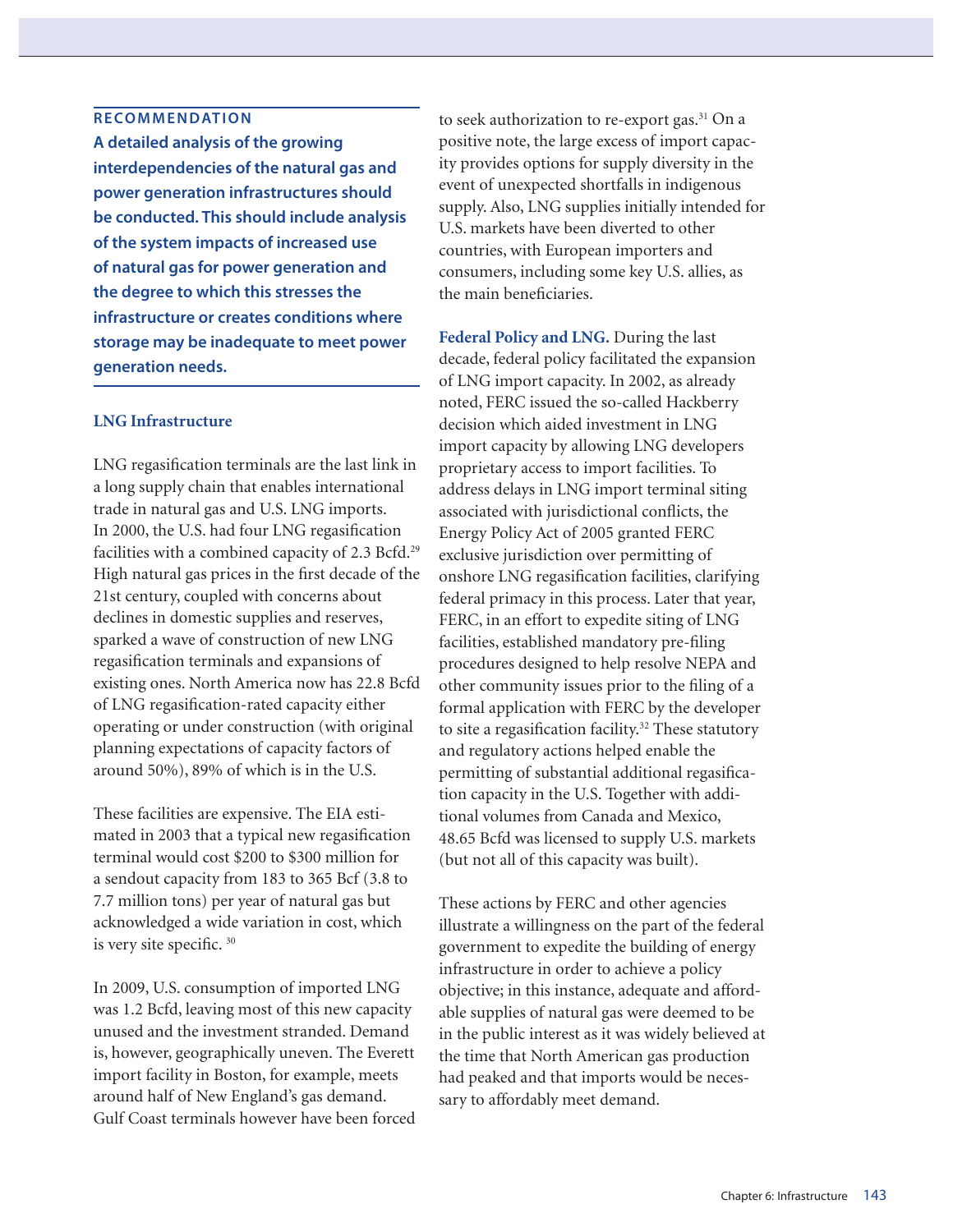This unused capacity has prompted facility owners and investors to explore opportunities for using them as export as well as import terminals; this would require the building of substantial new liquefaction infrastructure. Cheniere, the owner of the Sabine regasification facility for example, has entered into non-binding agreements with two potential purchasers of LNG volumes, and is seeking funding to build four LNG trains at the site. The U.S. DOE recently approved a permit for export of LNG from this project to free trade agreement countries only and FERC has initiated an environmental review of the proposal. Others such as Dominion at Cove Point are reviewing export opportunities as well.

# **INFRASTRUCTURE NEEDS AND THE DEVELOPMENT OF THE MARCELLUS SHALE**

As noted in Chapter 2, the natural gas production profile of the U.S. has been altered by the ability to produce natural gas from large U.S. shale basins. The Marcellus shale may be the largest contiguous shale basin in the world, underlying significant acreage in New York,

Ohio, Pennsylvania and West Virginia, but it is also the least developed of major U.S. shale basins. These Northeastern and Midwestern states are generally more densely populated and less accustomed to natural gas production than Texas, Oklahoma, Arkansas and Louisiana, the locations of other major producing shale basins. Production in these other basins will continue to alter U.S. gas supply forecasts regardless of the development of the Marcellus. Its sheer size, its under-development, its unique environmental issues and its proximity to major demand centers and the associated consumer benefits warrants a brief discussion of some key infrastructure issues affecting the development of the Marcellus.

The economics of shale production and the size of the Marcellus shale basin have created enormous interest in the development and production of this vast resource. The location of Marcellus production in the Northeast, with the resulting lower transportation costs to this market, could translate into lower gas prices for the region's consumers, who have typically relied on LNG imports, and Canadian and GOM gas via pipeline.



**Figure 6.7 Average Transportation Costs to Northeast Markets (\$ per Mmcf)**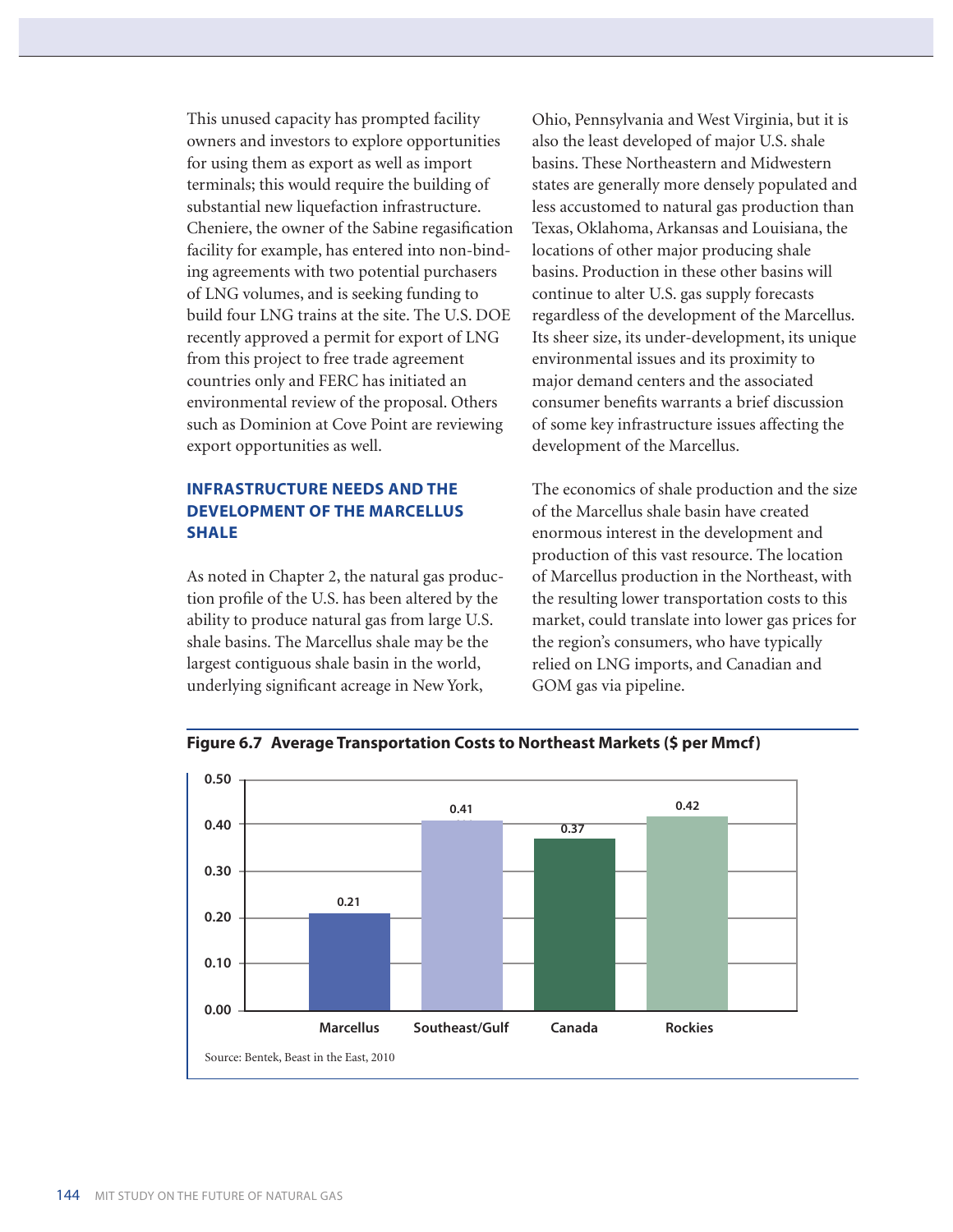It could also shift GOM gas movements to the southeast, an attractive option for the region's consumers who are on the highpriced end of the Western coal supply chain. Figure 6.7 shows the average and typical transportation costs for producing regions supplying Northeast markets.<sup>33</sup>

The Marcellus, however, needs substantial infrastructure additions to move its gas to markets. There are three transmission pipelines to serve the region either under construction or certified for construction with a combined capacity of over 1 Bcfd, and another 4.8 Bcfd of planned additions to existing pipelines. These additions are essential: Marcellus producers estimated that, as of early 2010, less than half of the 1,100 wells drilled in the Pennsylvania Marcellus had pipeline access.<sup>34</sup>

It is expected that planned investments in pipelines, which are in the several billion dollar range, will also drive investments in underground storage. This is critical for the region as the geology of the Northeast precludes significant storage in this key demand region, which could create a storage bottleneck when moving gas from points West to Northeastern markets, particularly in the peak demand months in the winter.

There is also wet gas in the Marcellus, particularly in Southwestern Pennsylvania. The condensate and NGLs from wet gas enhance the economics of production, assuming favorable market conditions and adequate infrastructure to move NGL products to markets. A significant percentage of this wet gas in the Marcellus requires processing to provide pipeline quality gas. The shortage of processing capacity and outlets for wet gas products could place constraints on the production of pipeline quality gas, and could effectively shut-in significant gas production in the Marcellus. If all planned gas processing capacity additions

for the Marcellus were to come on-line, on schedule, the region would have 800 million cubic feet per day (Mmcfd) of gas processing capacity by 2012. Also, two NGL pipeline projects have been proposed from Pennsylvania to Chicago and Ontario which could ease the pressure for NGL outlets. Planned pipeline expansions appear to be adequate.

*Minimizing flowback water, on-site treatment options, water re-use, and new local and regional water treatment facilities are all necessary in managing the environmental impacts of flowback and produced water, water transport, and the stress on existing water treatment facilities in the region.* 

Finally, of major interest and concern is the development of a water disposal infrastructure to mitigate the environmental impacts associated with wastewater from drilling which includes flowback water and produced water. Water disposal options in the Marcellus are limited. Strict regulations and complicated geology, particularly in Northeast Pennsylvania, limit the development of disposal wells close to drilling sites. There is extremely limited pretreatment capacity in the region and the climate is not conducive to evaporation options. Minimizing flowback water, on-site treatment options, water reuse, and new local and regional water treatment facilities are needed to reduce the environmental impacts of flowback and produced water and water transport.